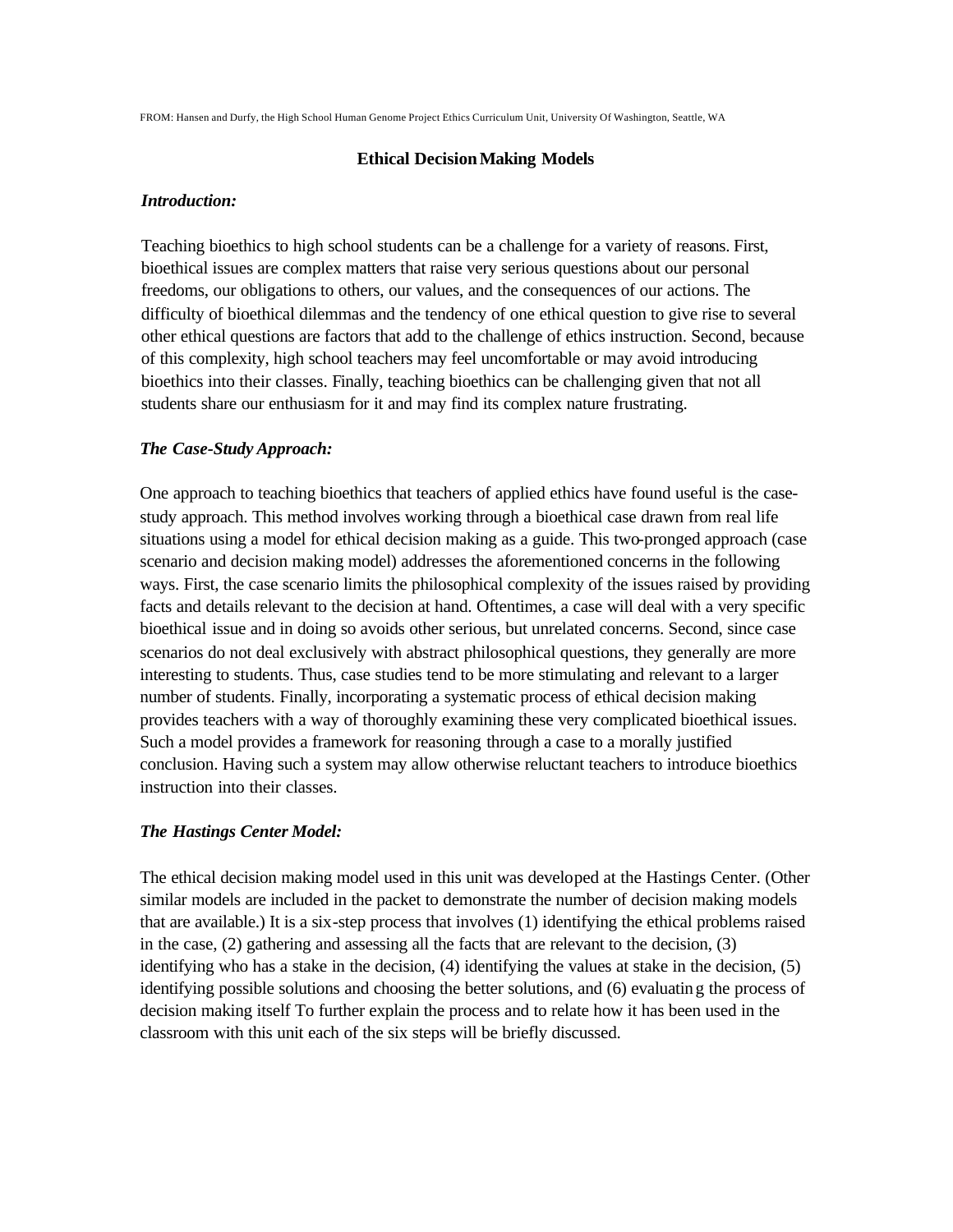FROK. Hans= and Durfy, the High School Human Gcnome Project Ethics Curriculum Unit, University of Washington, Seattle, WA

## *Step 1: Identifying the EthicalProblems Raised in the Case:*

The first step involves identification of the ethical problems the case raises. Once the problems have been identified, one must decide which problem is to be considered. In other words, what is the ethical question the actors in the case must decide? Clearly, many different kinds of questions are raised in bioethical cases. Some are ethical questions, while others are legal, medical, social, or psychological questions. Each of these types of questions requires a different type of analysis, however. Thus, in identifying the ethical question to be analyzed one must make certain that it is a bona fide ethical question. This is not always an easy task. Certain key terms may suggest, however, when a question is an ethical question. These terms include: "right" ( in terms of entitlement), "responsibility", "duty", "ought", and "should". A common element to ethical questions is that they raise concerns about what is appropriate conduct in a given situation and/or directly refer to the rights or interests of others.

## *Step 2: Gathering and Assessing all Relevant Facts:*

The second step in the decision making process involves assessing the facts that are available to the decision makers. At this step it is important to address the nonethical issues raised within the case. For example, one may need to know the legal constraints of the decision. Furthermore, the likely legal, medical, or social consequences of a proposed course of action must also be considered. In addition to the facts that are readily available, a decision maker should also consider what factual information is not presented in the case but that is important to the decision and how this information can be obtained.

# *Step 3: Identifying the Stakeholders: Step 4: Identifying the Values:*

The third and fourth steps involve identifying the stakeholders and the values at stake in the decision. Stakeholders include those individuals who will be affected by the decisions to be made. Stakeholders could include individual persons (both existing and future persons), collections of persons, such as societies and organizations, nonhuman beings, and entities, such as the environment. Values, on the other hand, are concepts, goals, or standards that are important to consider when choosing between competing courses of action. These include, but are not limited to, beneficence, justice, autonomy, truth telling, and interpersonal relationships. While each of these values should be considered in every facts of the,ase, they will vary in their importance depending upon the circumstances and case at hand.

### *Step 5: Identifying Possible Solutions and Choosing the Better Solutions:*

The fifth step is to develop and assess the options that are available to the decisionmakers. At this point, one must consider what could be done in this case. Students are asked to be s creative as possible in coming up with a list alternative solutions to the problem, even if these include options that are obviously ethically unacceptable. (Demonstrating why an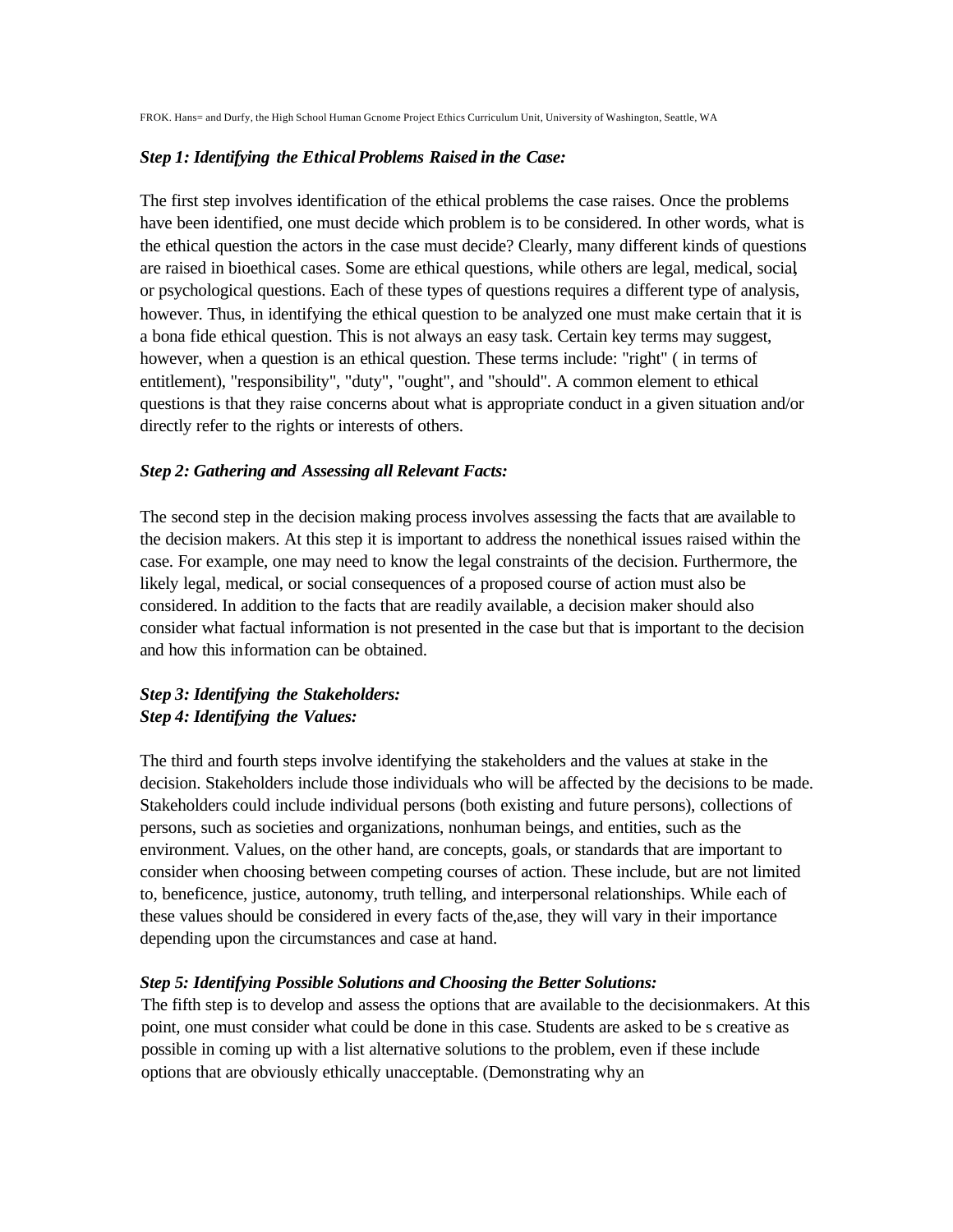FROM: Hansen and Durfy, the High School Human Genome Project Ethics Curriculum Unit University of Washington, Seattle, WA

option is unacceptable or unjustified can be a very valuable exercise.) The next stage of this step is to consider what should be done. At this point one identifies those options that are ethically acceptable by eliminating the unacceptable or unjustified options from the fist of possible solutions. It may be that a range of actions are acceptable. In that case, those options that are preferable can be identified and justified in terms of the values that these options support.

## *Step 6. Evaluating the Decision Making Process:*

The final step is to consider the decision making process as a whole. Was the process fair? Were the interests of all the stakeholders represented or considered? In many cases, the solution that results from this stepwise process is the same as one's initial or intuitive belief about what should have been done in the case. In these cases, therefore, the value of the decision making model is not found in the solution that came as a result of using the model, rather it is in the justification for the proposed solution that the model provides.